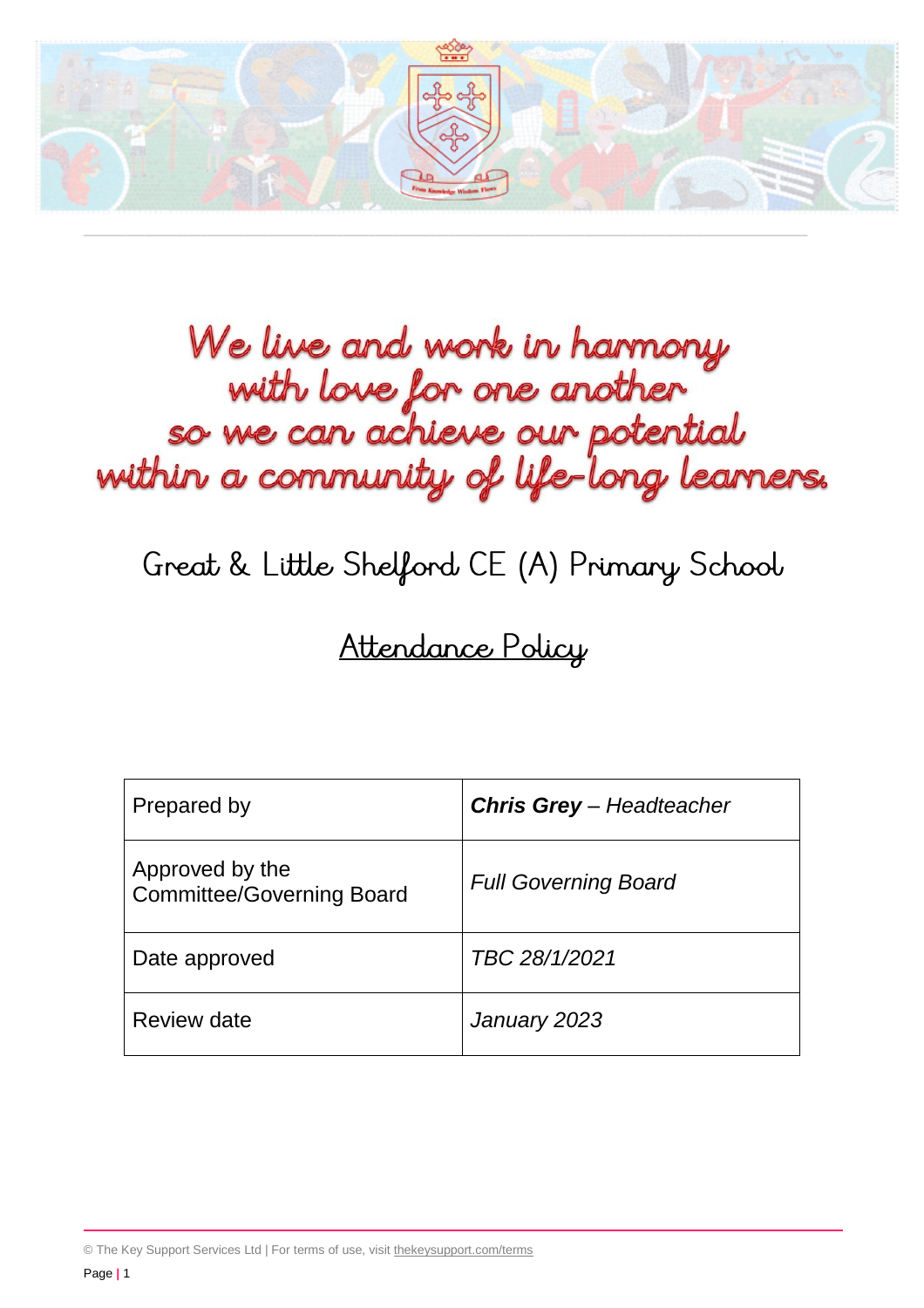# **Contents**

# <span id="page-1-0"></span>**1. Aims**

We are committed to meeting our obligations with regards to school attendance by:

- Promoting good attendance and reducing absence, including persistent absence
- Ensuring every pupil has access to full-time education to which they are entitled
- Acting early to address patterns of absence

We will also support parents to perform their legal duty to ensure their children of compulsory school age attend regularly, and will promote and support punctuality in attending lessons.

# <span id="page-1-1"></span>**2. Legislation and guidance**

This policy meets the requirements of the [school attendance guidance](https://www.gov.uk/government/publications/school-attendance) from the Department for Education (DfE), and refers to the DfE's statutory guidance on [school attendance parental responsibility measures.](https://www.gov.uk/government/publications/parental-responsibility-measures-for-behaviour-and-attendance) These documents are drawn from the following legislation setting out the legal powers and duties that govern school attendance:

- Part 6 of [The Education Act 1996](https://www.legislation.gov.uk/ukpga/1996/56/part/VI/chapter/II)
- Part 3 of [The Education Act 2002](http://www.legislation.gov.uk/ukpga/2002/32/part/3/chapter/3)
- Part 7 of [The Education and Inspections Act 2006](http://www.legislation.gov.uk/ukpga/2006/40/part/7/chapter/2/crossheading/school-attendance)
- ⋗ [The Education \(Pupil Registration\) \(England\) Regulations 2006](http://www.legislation.gov.uk/uksi/2006/1751/contents/made) (and [2010,](https://www.legislation.gov.uk/uksi/2010/1725/regulation/2/made) [2011,](https://www.legislation.gov.uk/uksi/2011/1625/made) [2013,](https://www.legislation.gov.uk/uksi/2013/756/made) [2016](https://www.legislation.gov.uk/uksi/2016/792/made/data.html) amendments)
- [The Education \(Penalty Notices\) \(England\) \(Amendment\) Regulations 2013](https://www.legislation.gov.uk/uksi/2013/757/regulation/2/made)

This policy also refers to the DfE's guidance on the [school census,](https://www.gov.uk/guidance/complete-the-school-census) which explains the persistent absence threshold.

# <span id="page-1-2"></span>**3. Roles and responsibilities**

# **3.1 The Governing Board**

The Governing Board is responsible for monitoring attendance figures for the whole school on at least a termly basis. It also holds the Headteacher to account for the implementation of this policy.

<sup>©</sup> The Key Support Services Ltd | [thekeysupport.com/terms](https://thekeysupport.com/terms-of-use)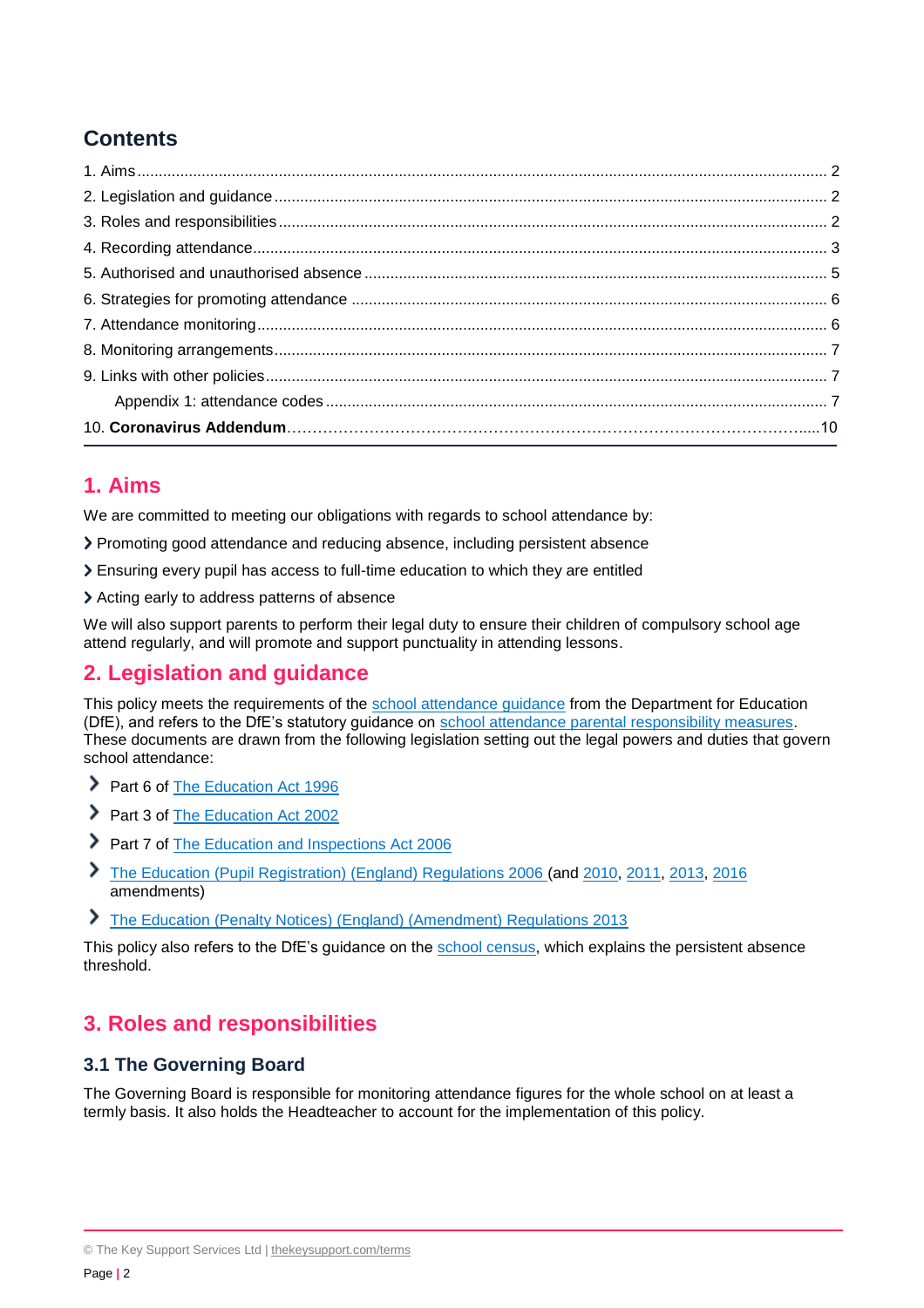# **3.2 The Headteacher**

The Headteacher is responsible for:

- Implementation of this policy at the school
- Monitoring school-level absence data and reporting it to governors
- Supporting staff with monitoring the attendance of individual pupils
- $\blacktriangleright$  Issuing fixed-penalty notices, where necessary

#### **3.3 The attendance officer**

The school attendance officer:

- Monitors attendance data across the school and at an individual pupil level
- Reports concerns about attendance to the Headteacher
- Works with education welfare officers to tackle persistent absence
- Arranges calls and meetings with parents to discuss attendance issues
- Advises the Headteacher when to issue fixed-penalty notices

# **3.4 Class Teachers**

Class Teachers are responsible for recording attendance on a daily basis, using the correct codes, and submitting this information to the school office.

# **3.5 School Office Staff**

School Office Staff are expected to take calls from parents about absence and record it on the school system.

# <span id="page-2-0"></span>**4. Recording attendance**

#### **4.1 Attendance register**

We will keep an attendance register, and place all pupils onto this register.

We will take our attendance register at the start of the first session of each school day and once during the second session. It will mark whether every pupil is:

- Present
- Attending an approved off-site educational activity
- Absent
- Unable to attend due to exceptional circumstances

Any amendment to the attendance register will include:

- The original entry
- The amended entry
- The reason for the amendment
- The date on which the amendment was made
- The name and position of the person who made the amendment

See appendix 1 for the DfE attendance codes.

We will keep every entry on the attendance register for 3 years after the date on which the entry was made.

Pupils must arrive in school by 8:55am on each school day.

<sup>©</sup> The Key Support Services Ltd | [thekeysupport.com/terms](https://thekeysupport.com/terms-of-use)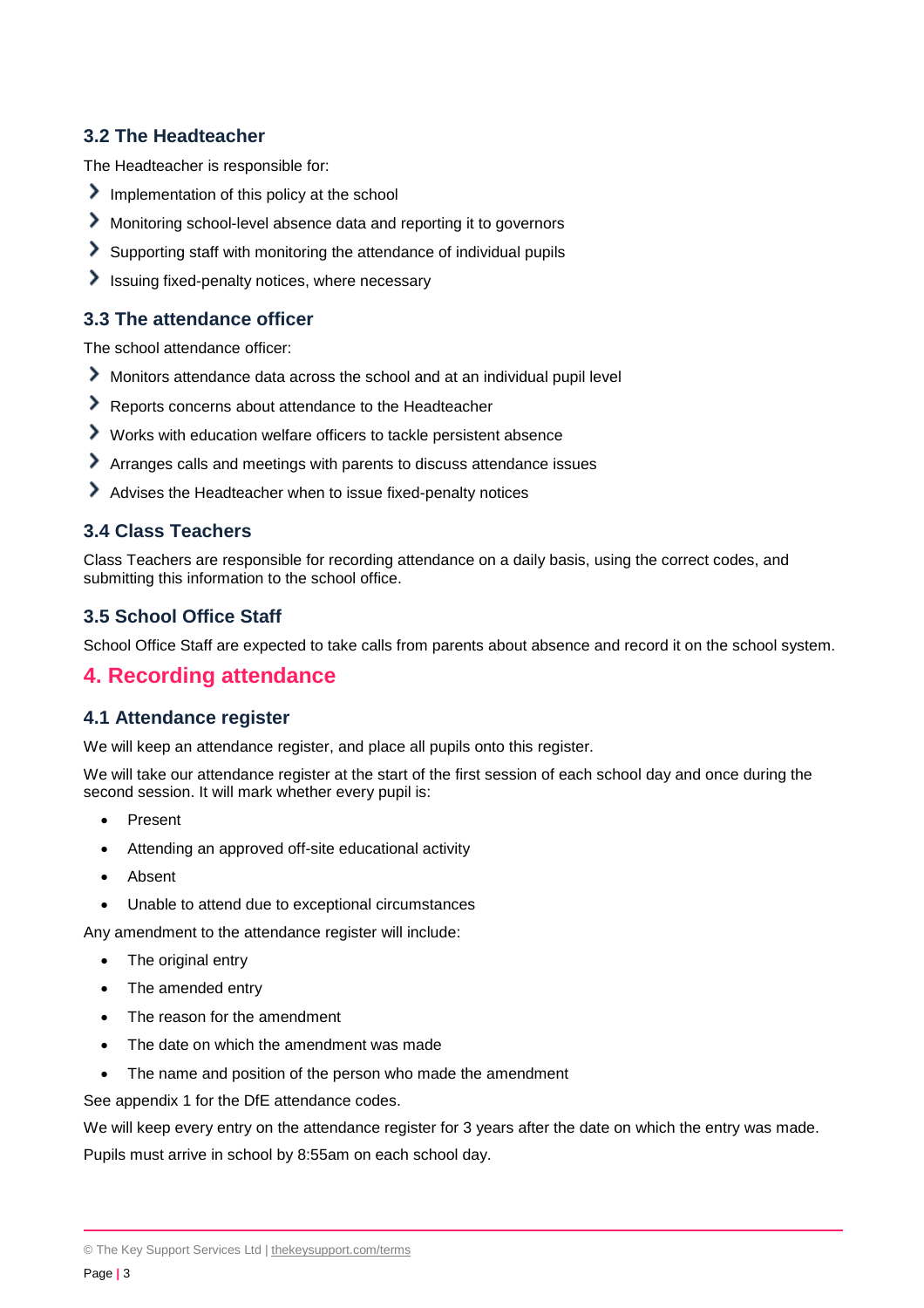The register for the first session will be taken at 8:55am and will be kept open until 9:00am. The register for the second session will be taken at 1:00pm and will be kept open until 1:05pm.

#### **4.2 Unplanned absence**

The pupil's parent/carer must notify the school on the first day of an unplanned absence as soon as practically possible (see also section 7).

Notification should be via the school office – either by:

Email – [office@shelford.cambs.sch.uk;](mailto:office@shelford.cambs.sch.uk)

OR

#### telephone/ answerphone message: **01223 843107**

We will mark absence due to illness as authorised unless the school has a genuine concern about the authenticity of the illness.

If the authenticity of the illness is in doubt, the school may ask the pupil's parent/carer to provide medical evidence, such as a doctor's note, prescription, appointment card or other appropriate form of evidence. We will not ask for medical evidence unnecessarily.

If the school is not satisfied about the authenticity of the illness, the absence will be recorded as unauthorised and parents/carers will be notified of this in advance.

#### **4.3 Planned absence**

Attending a medical or dental appointment will be counted as authorised as long as the pupil's parent/carer notifies the school in advance of the appointment.

Notification should be via the school office in writing, preferably by email – [office@shelford.cambs.sch.uk.](mailto:office@shelford.cambs.sch.uk) If this is not possible, notification can be by telephone/ answerphone message: 01223 843107.

**Please note**, we encourage parents/carers to make medical and dental appointments out of school hours where possible. Where this is not possible, the pupil should be out of school for the minimum amount of time necessary.

The pupil's parent/carer must also apply for other types of term-time absence as far in advance as possible of the requested absence. Go to section 5 to find out which term-time absences the school can authorise.

In cases where the school would have to consider whether the request is exceptional circumstances, we will advise parents/carers to complete an absence request form, which can be found here: [https://shelfordschool.eschools.co.uk/website/absence/191940.](https://shelfordschool.eschools.co.uk/website/absence/191940) Alternatively, hard copies are available from the office.

#### **4.4 Lateness and punctuality**

A pupil who arrives late:

Before the register has closed will be marked as late, using the appropriate code

After the register has closed will be marked as absent, using the appropriate code

Lateness and punctuality are reviewed informally and formally. Informal review takes place if staff members notice patterns or repeated lateness. Formal review for each class takes place termly at Pupil Progress Meetings.

#### **4.5 Following up absence**

Where any child we expect to attend school does not attend, or stops attending, the school will:

Follow up on their absence with their parent/carer to ascertain the reason, by telephoning the parent/carer as soon as practically possible in the morning, no later than 9:30am.

Ensure proper safeguarding action is taken where necessary

<sup>©</sup> The Key Support Services Ltd | [thekeysupport.com/terms](https://thekeysupport.com/terms-of-use)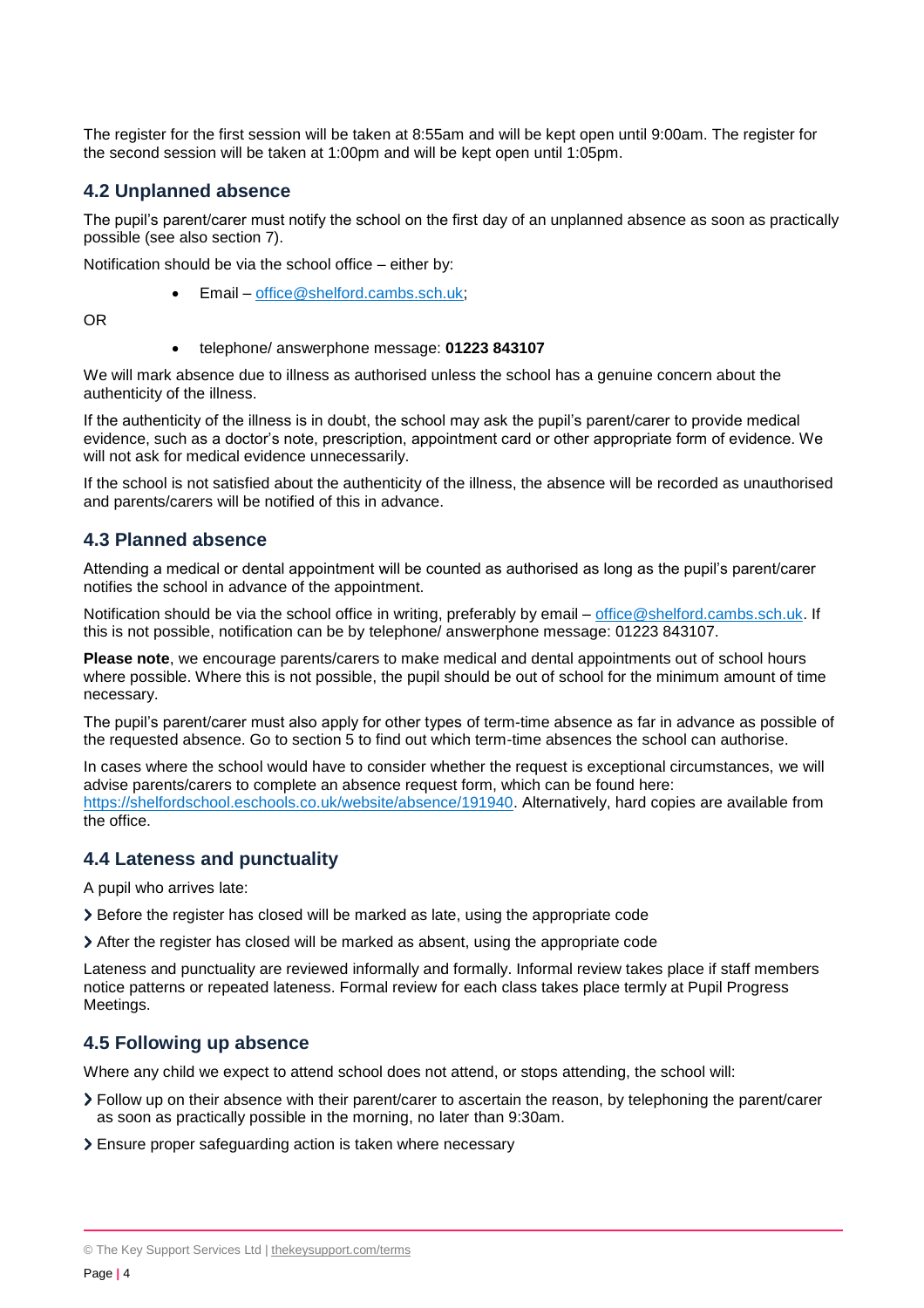- I dentify whether the absence is approved or not
- I dentify the correct attendance code to use

## **4.6 Reporting to parents**

<span id="page-4-0"></span>Attendance is shared termly in written format with parents at Pupil, Parent Teacher Consultation Meetings and in the End of Year Report.

# **5. Authorised and unauthorised absence**

#### **5.1 Approval for term-time absence**

The Headteacher will only grant a leave of absence to pupils during term time if they consider there to be 'exceptional circumstances'. A leave of absence is granted at the Headteacher's discretion.

We define 'exceptional circumstances' as either:

- an unforeseen and unpreventable event or occurrence that results is absence from school;
- a significant close family event that it is important for the family to attend (e.g. close family wedding or funeral).

The school considers each application for term-time absence individually, taking into account the specific facts, circumstances and relevant context behind the request.

Valid reasons for **authorised absence** include:

- Illness and medical/dental appointments (see sections 4.2 and 4.3 for more detail)
- Religious observance where the day is exclusively set apart for religious observance by the religious body to which the pupil's parents belong. If necessary, the school will seek advice from the parents' religious body to confirm whether the day is set apart
- Traveller pupils travelling for occupational purposes this covers Roma, English and Welsh Gypsies, Irish and Scottish Travellers, Showmen (fairground people) and Circus people, Bargees (occupational boat dwellers) and New Travellers. Absence may be authorised only when a Traveller family is known to be travelling for occupational purposes and has agreed this with the school but it is not known whether the pupil is attending educational provision

# **5.2 Reducing persistent absence**

Pupils' attendance is formally monitored at least termly. This takes place in Pupil Progress Meetings. At the meeting, the relevant staff team will decide a course of action if the attendance or punctuality of a given pupil requires support. Additionally, staff are encouraged to share any attendance concerns through the weekly Pupil Priorities system.

At the formal review, actions are tailored for each family's circumstances. Possible actions are:

- A phone call to discuss absence / attendance and any support the school can offer;
- A letter to outline concerns about attendance with an offer of support;
- A conversation or meeting around punctuality or attendance with offers of support.

All pupils with less than 90% attendance will routinely be written to at the mid-point of the academic year – February Half Term. Parents/carers are offered support with respect to attendance. Each pupil is reviewed carefully before letters are individually written / sent. This enables staff to give due consideration for exceptional, individual circumstances – such as medical needs.

The Headteacher reports attendance figures to the Governing Board termly. This includes data on persistent absence (less than 90% attendance).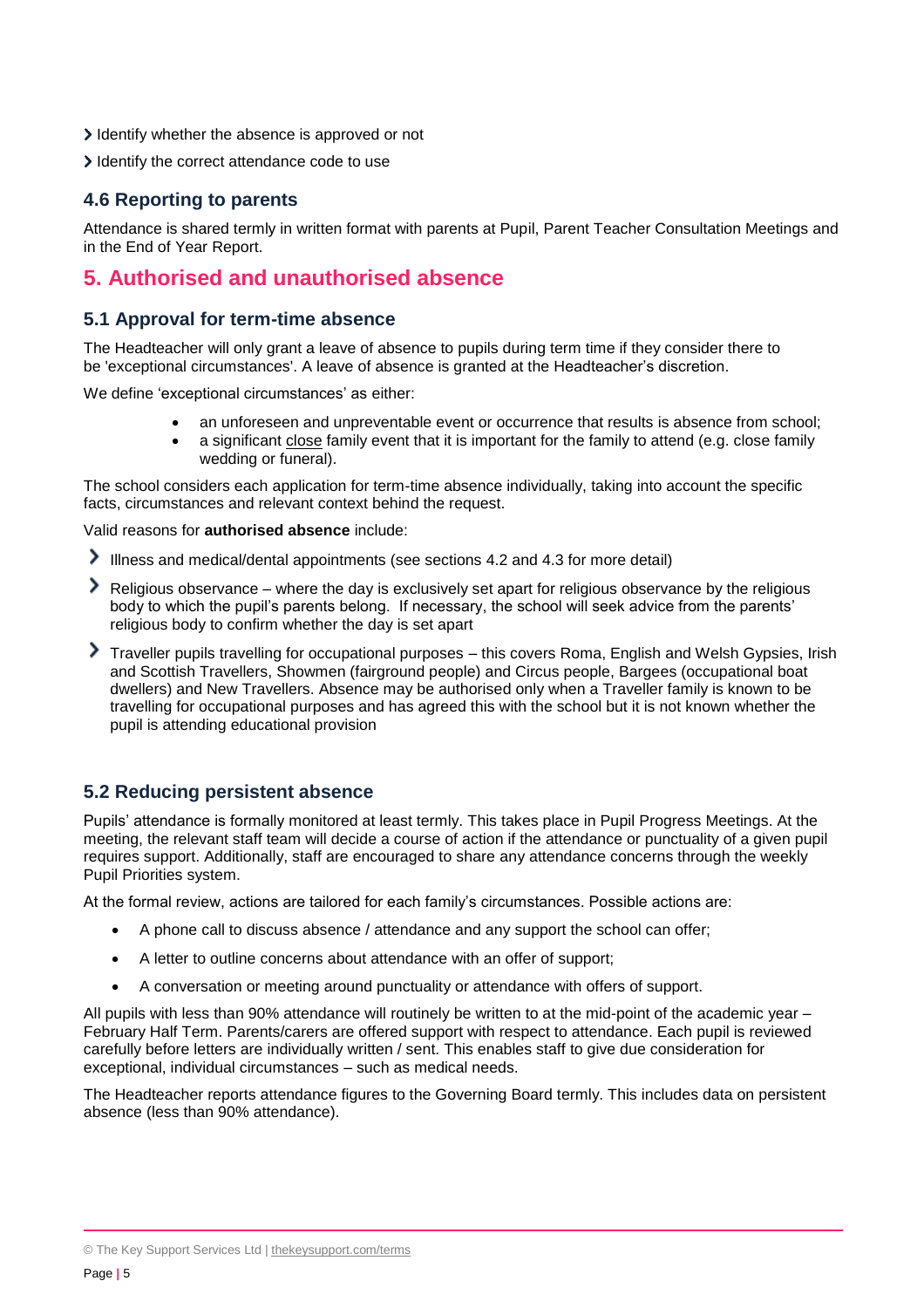# **5.3 Legal sanctions**

The school or local authority can fine parents for the unauthorised absence of their child from school, where the child is of compulsory school age.

If issued with a fine, or penalty notice, each parent must pay £60 within 21 days or £120 within 28 days. The payment must be made directly to the local authority.

Penalty notices can be issued by a Headteacher, local authority officer or the police.

The decision on whether or not to issue a penalty notice may take into account:

- The number of unauthorised absences occurring within a rolling academic year
- One-off instances of irregular attendance, such as holidays taken in term time without permission
- Where an excluded pupil is found in a public place during school hours without a justifiable reason

If the payment has not been made after 28 days, the local authority can decide whether to prosecute or withdraw the notice.

# <span id="page-5-0"></span>**6. Strategies for promoting attendance**

The school promotes and praises good attendance. This is done verbally at Pupil, Parent, Teacher Consultations and in writing.

At the mid-point of the year, pupils and parents/carers who have been present for 98% or more of the year will receive a letter praising and thanking them for their commitment to attendance. The aim will be to recognise a commitment to attendance. Therefore, the school will also review individual cases, for example, where specific medical conditions have limited attendance, but the overall attendance still acknowledges a commitment to attendance.

# <span id="page-5-1"></span>**7. Attendance monitoring**

The attendance officer at our school monitors pupil absence on a daily basis.

A pupil's parent/carer is expected to call or email the school in the morning if their child is going to be absent due to ill health (see section 4.2).

If a pupil's absence goes above 5 consecutive days, the school will contact the parent/carer of the pupil to discuss the reasons for this.

If a pupil's absence continue to rise after contacting their parent/carer, we will consider involving an education welfare officer.

The persistent absence threshold is 10%. If a pupil's individual overall absence rate is greater than or equal to 10%, the pupil will be classified as a persistent absentee.

Pupil-level absence data will be collected each term and published at national and local authority level through the DfE's school absence national statistics releases. The underlying school-level absence data is published alongside the national statistics. The school will compare attendance data to the national average, and share this with the governing board.

The school collects and stores attendance data and this may be used for internal purposes, in-line with our Data Protection Policy. For example, we use attendance data to:

- $\triangleright$  Track and monitor the data of individual pupils;
- <span id="page-5-2"></span>Identify whether or not particular groups of children have particularly strong or concerning attendance rates.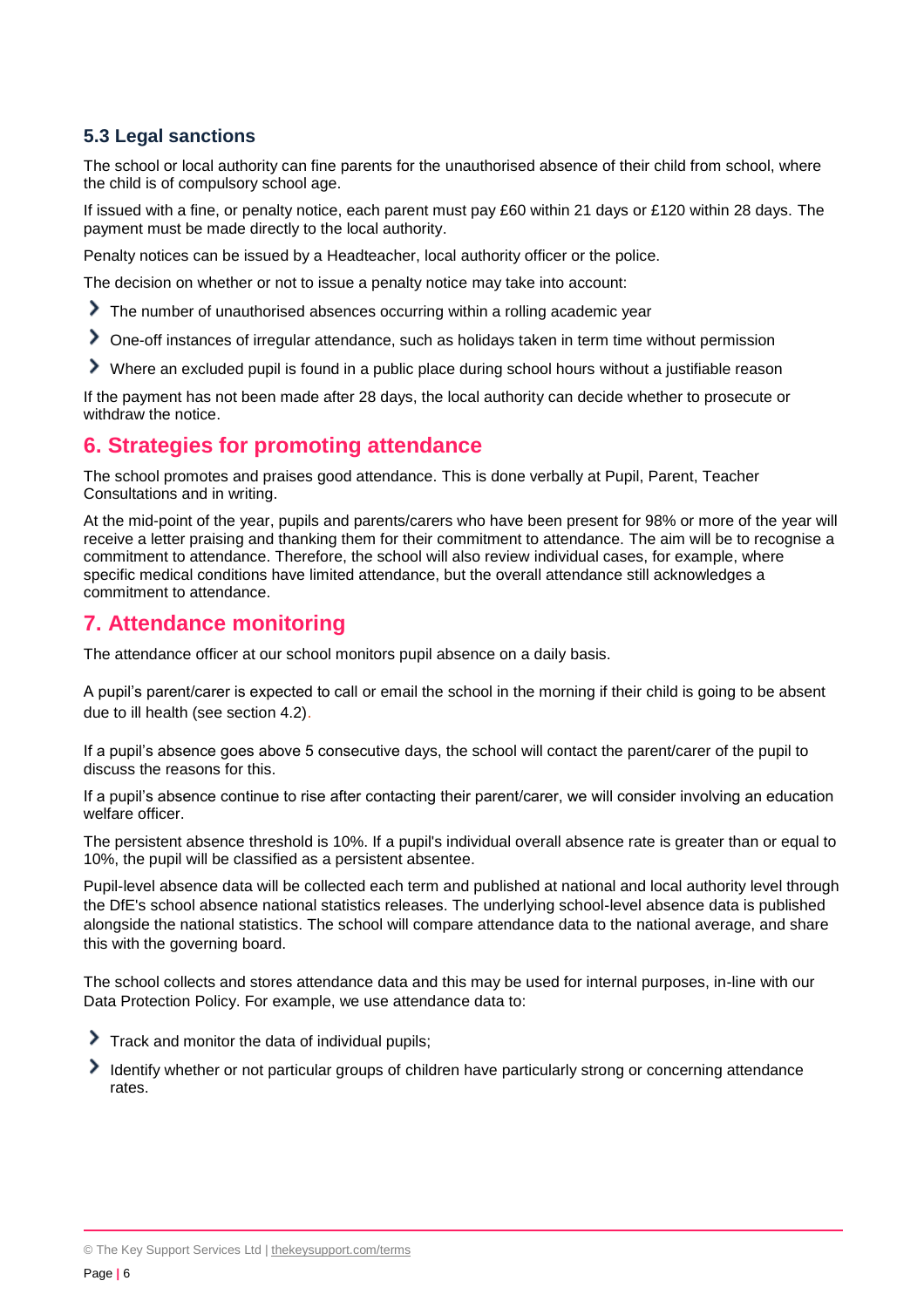# **8. Monitoring arrangements**

This policy will be reviewed as guidance from the local authority or DfE is updated, and as a minimum 3 years by the Headteacher. At every review, the policy will be approved by the full Governing Board.

# <span id="page-6-0"></span>**9. Links with other policies**

This policy links to the following policies:

- Child protection and safeguarding policy
- > Behaviour policy

## <span id="page-6-1"></span>**Appendix 1: attendance codes**

The following codes are taken from the DfE's guidance on school attendance.

| Code     | <b>Definition</b>             | <b>Scenario</b>                                                                    |
|----------|-------------------------------|------------------------------------------------------------------------------------|
| $\prime$ | Present (am)                  | Pupil is present at morning registration                                           |
| V        | Present (pm)                  | Pupil is present at afternoon registration                                         |
| L        | Late arrival                  | Pupil arrives late before register has closed                                      |
| В        | Off-site educational activity | Pupil is at a supervised off-site educational<br>activity approved by the school   |
| D        | Dual registered               | Pupil is attending a session at another setting<br>where they are also registered  |
| J        | Interview                     | Pupil has an interview with a prospective<br>employer/educational establishment    |
| P        | Sporting activity             | Pupil is participating in a supervised sporting<br>activity approved by the school |
| V        | Educational trip or visit     | Pupil is on an educational visit/trip organised, or<br>approved, by the school     |
| W        | Work experience               | Pupil is on a work experience placement                                            |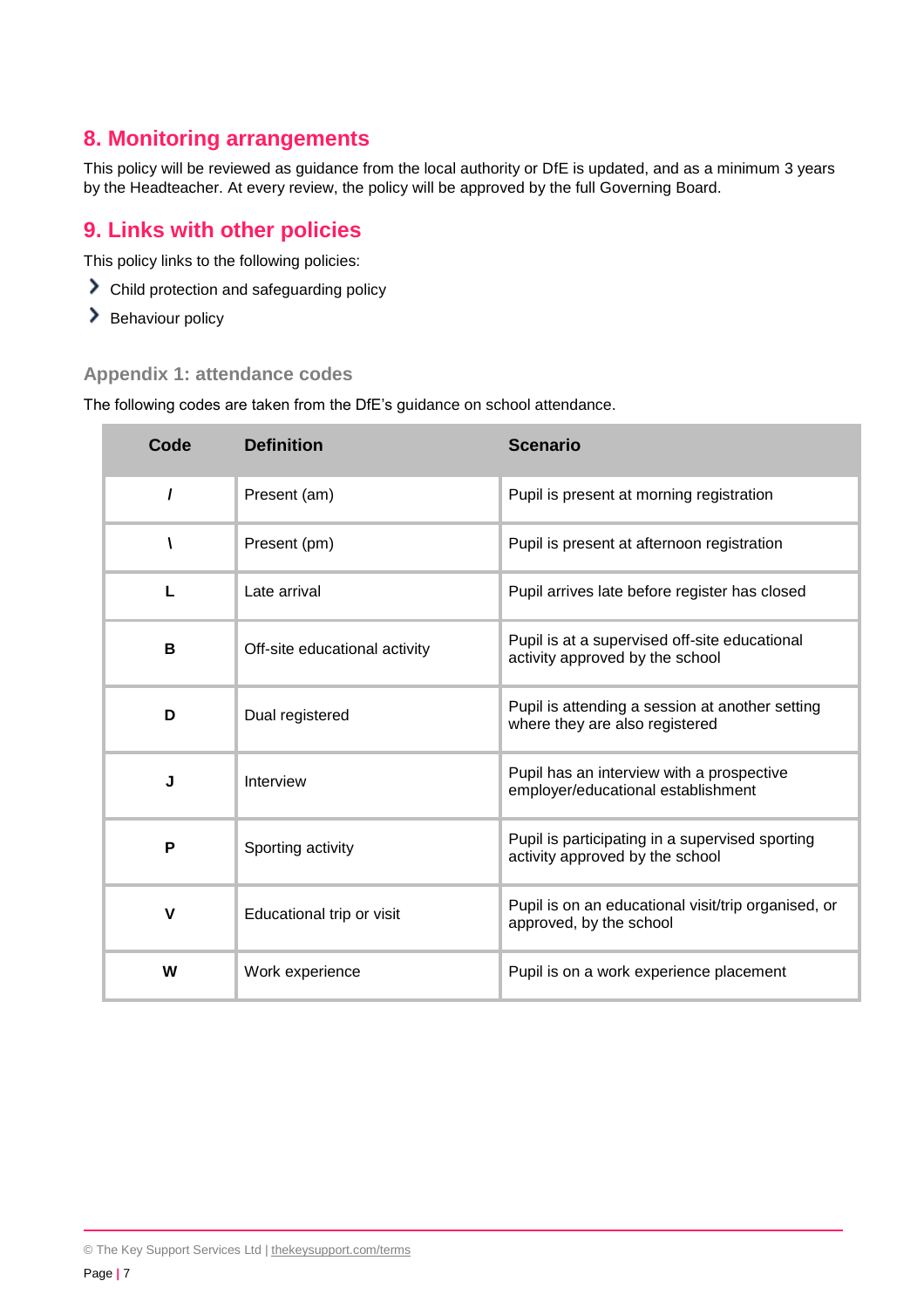| Code                      | <b>Definition</b>                    | <b>Scenario</b>                                                                                                                                                                                               |  |
|---------------------------|--------------------------------------|---------------------------------------------------------------------------------------------------------------------------------------------------------------------------------------------------------------|--|
| <b>Authorised absence</b> |                                      |                                                                                                                                                                                                               |  |
| $\mathbf c$               | Authorised leave of absence          | Pupil has been granted a leave of absence due<br>to exceptional circumstances                                                                                                                                 |  |
| Е                         | Excluded                             | Pupil has been excluded but no alternative<br>provision has been made                                                                                                                                         |  |
| н                         | Authorised holiday                   | Pupil has been allowed to go on holiday due to<br>exceptional circumstances                                                                                                                                   |  |
| ı                         | Illness                              | School has been notified that a pupil will be<br>absent due to illness                                                                                                                                        |  |
| M                         | Medical/dental appointment           | Pupil is at a medical or dental appointment                                                                                                                                                                   |  |
| R                         | Religious observance                 | Pupil is taking part in a day of religious<br>observance                                                                                                                                                      |  |
| S                         | Study leave                          | Year 11 pupil is on study leave during their<br>public examinations                                                                                                                                           |  |
| T                         | Gypsy, Roma and Traveller<br>absence | Pupil from a Traveller community is travelling,<br>as agreed with the school                                                                                                                                  |  |
|                           | <b>Unauthorised absence</b>          |                                                                                                                                                                                                               |  |
| G                         | Unauthorised holiday                 | Pupil is on a holiday that was not approved by<br>the school                                                                                                                                                  |  |
| N                         | Reason not provided                  | Pupil is absent for an unknown reason (this<br>code should be amended when the reason<br>emerges, or replaced with code O if no reason<br>for absence has been provided after a<br>reasonable amount of time) |  |
| O                         | Unauthorised absence                 | School is not satisfied with reason for pupil's<br>absence                                                                                                                                                    |  |
| U                         | Arrival after registration           | Pupil arrived at school after the register closed                                                                                                                                                             |  |

<sup>©</sup> The Key Support Services Ltd | [thekeysupport.com/terms](https://thekeysupport.com/terms-of-use)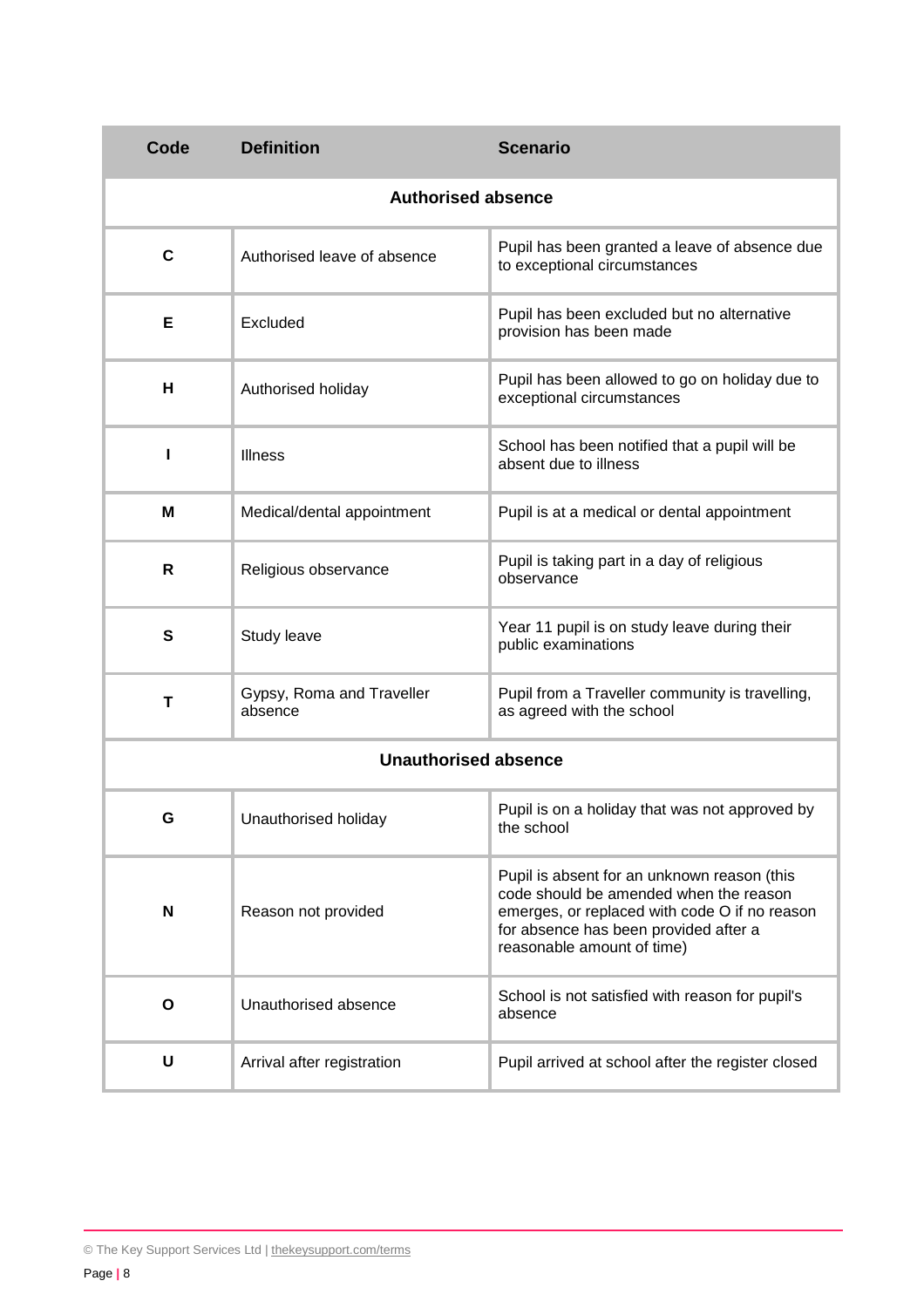| Code | <b>Definition</b>                                    | <b>Scenario</b>                                                                                                              |
|------|------------------------------------------------------|------------------------------------------------------------------------------------------------------------------------------|
| X    | Not required to be in school                         | Pupil of non-compulsory school age is not<br>required to attend                                                              |
| Υ    | Unable to attend due to exceptional<br>circumstances | School site is closed, there is disruption to travel<br>as a result of a local/national emergency, or pupil<br>is in custody |
| Z    | Pupil not on admission register                      | Register set up but pupil has not yet joined the<br>school                                                                   |
| #    | Planned school closure                               | Whole or partial school closure due to half-<br>term/bank holiday/INSET day                                                  |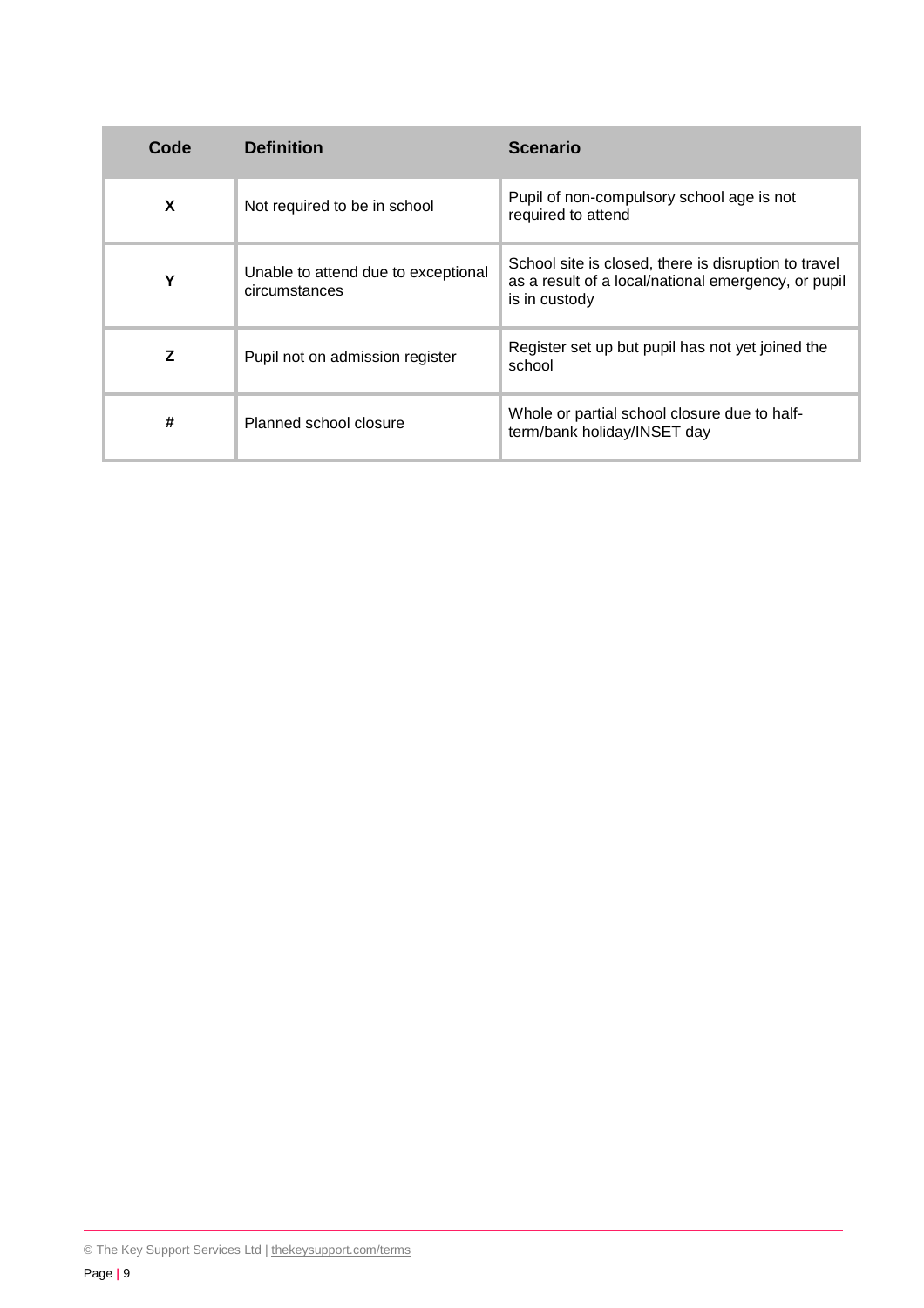# **Coronavirus Addendum**

# **1. Attendance expectations**

It is mandatory for all pupils of compulsory school age to attend school unless:

- They have been granted an authorised absence by the school in line with section 5 of our normal attendance policy
- They cannot attend school due to specific circumstances related to coronavirus (see section 2, below)

# **2. Where 'non-attendance in relation to coronavirus' applies**

We will only accept 'non-attendance in relation to coronavirus' in circumstances where a pupil's travel to, or attendance at, school would be:

- Against guidance from Public Health England and/or the Department of Health and Social Care relating to the incidence of coronavirus or its transmission
- Prohibited by any legislation or statutory directions relating to the incidence of transmission of coronavirus

#### **4.1 Pupil develops symptoms or lives with someone who does**

The pupil's parent/carer must notify the school on the first day that their child needs to self-isolate. The pupil will stay at home until they or the symptomatic person they live with receives their coronavirus test results.

**If the pupil's test result is negative**: the pupil will return to school when they feel well and no longer have symptoms similar to coronavirus. They should continue to stay at home if they remain unwell (i.e. with a different illness).

**If the person the pupil lives with tests negative:** the pupil will stop self-isolating and return to school

#### **4.2 Pupil or a 'close contact' of theirs receives a positive test result**

The pupil's parent/carer must notify the school about the positive test result as soon as possible. This should by email to [office@shelford.cambs.sch.uk](mailto:office@shelford.cambs.sch.uk) and the pupil's class email address:

| <b>Reception</b> | reception@shelford.cambs.sch.uk          |
|------------------|------------------------------------------|
| Year 1           | year1@shelford.cambs.sch.uk              |
| Year 2           | Year2@shelford.cambs.sch.uk              |
| Year 3           | Year3@shelford.cambs.sch.uk              |
| Year 4           | Year4@shelford.cambs.sch.uk              |
| Year 5           | Year5@shelford.cambs.sch.uk              |
| Year 6           | Year <sub>6</sub> @shelford.cambs.sch.uk |

Pupils who test positive must self-isolate for at least 10 days from the onset of symptoms, and must only return to school when they no longer have symptoms (other than a cough or a loss of sense of smell or taste). **Please note,** this advice is correct at the time of this addendum being approved.

If a member of the pupil's household or a 'close contact' tests positive, the pupil must self-isolate for 10 days. The pupil must do this from when the member of their household first had symptoms, or the day the pupil last met with the 'close contact' who received the positive result.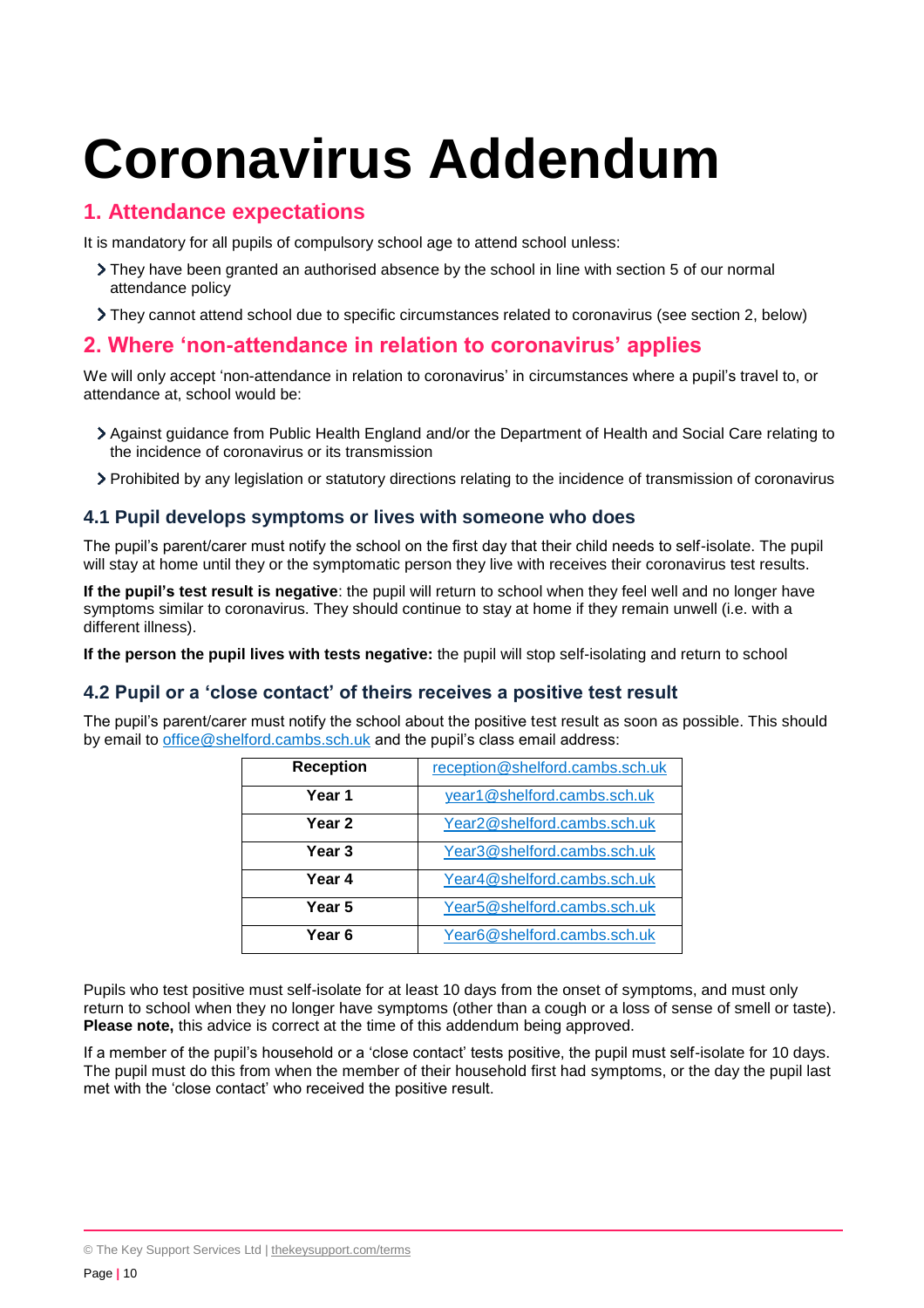# **4.3. Pupil has to quarantine after travel abroad**

The parent/carer must notify the school if their child has to quarantine after travel to a country that is not on the government's [exemptions](https://www.gov.uk/guidance/coronavirus-covid-19-travel-corridors#countries-and-territories-with-no-self-isolation-requirement-on-arrival-in-england) list.

The pupil must quarantine for 10 days on their arrival to the UK and return to school thereafter.

#### **4.4 Pupil is required to shield during a local lockdown**

The parent/carer will notify the school if they are advised by the government to stay at home and will provide proof of their shielding letter by sending a scan or photograph to [office@shelford.cambs.sch.uk.](mailto:office@shelford.cambs.sch.uk)

The pupil will stay at home until the shieling measures in the local area are paused. Once the shielding measures are lifted, we will contact the pupil's parent/carer to set the expectation that they can return to school.

#### **4.5 Remote learning provision**

If a pupil is not attending school because of circumstances related to coronavirus, but where the pupil is not ill, the school will provide the pupil access to remote education. This is outlined in the school's Remote Education Policy – available here:<https://shelfordschool.eschools.co.uk/website/policies/171318>

# **5. Recording attendance**

We will take our attendance register at the start of the first session of each school day and once during the second session. It will mark whether every pupil is:

- > Present
- Attending an approved off-site educational activity
- > Absent
- Unable to attend due to 'exceptional circumstances' (as defined in section 5 of our normal attendance policy)
- Unable to attend for reasons related to coronavirus (see appendix 1 for the relevant absence codes and when we will use them)

Pupils must arrive in school at their designated time slot on each school day (as outlined above, or in specific communication regarding alternative, staggered arrangements during the pandemic.)

# **6. Following up absence**

Where any child we expect to attend school does not attend, or stops attending, we will:

- Follow up on their absence with their parent or carer by telephone no later than 9:30am.
- Notify their social worker, where they have one

If a pupil does not attend because they, and/or their parent/carer are concerned about returning to school because of coronavirus, we will liaise with families on an individual basis. The school will take into account the pupil's current attendance. The school will share the current measures on the school's Risk Assessment, that has been approved by the Local Authority.

#### **6.1 Legal sanctions**

During school closures, attendance fines are not normally processed. If the school is routinely open and attendance expected, the school may consider penalty notice referrals – as outlined in the school's standard policy. However, during the coronavirus pandemic, greater leniency will be applied – for example to cases where families perceive a significant risk to their family's health. In such a case, the school would be required to consider the local risks, rates and stage of the pandemic.